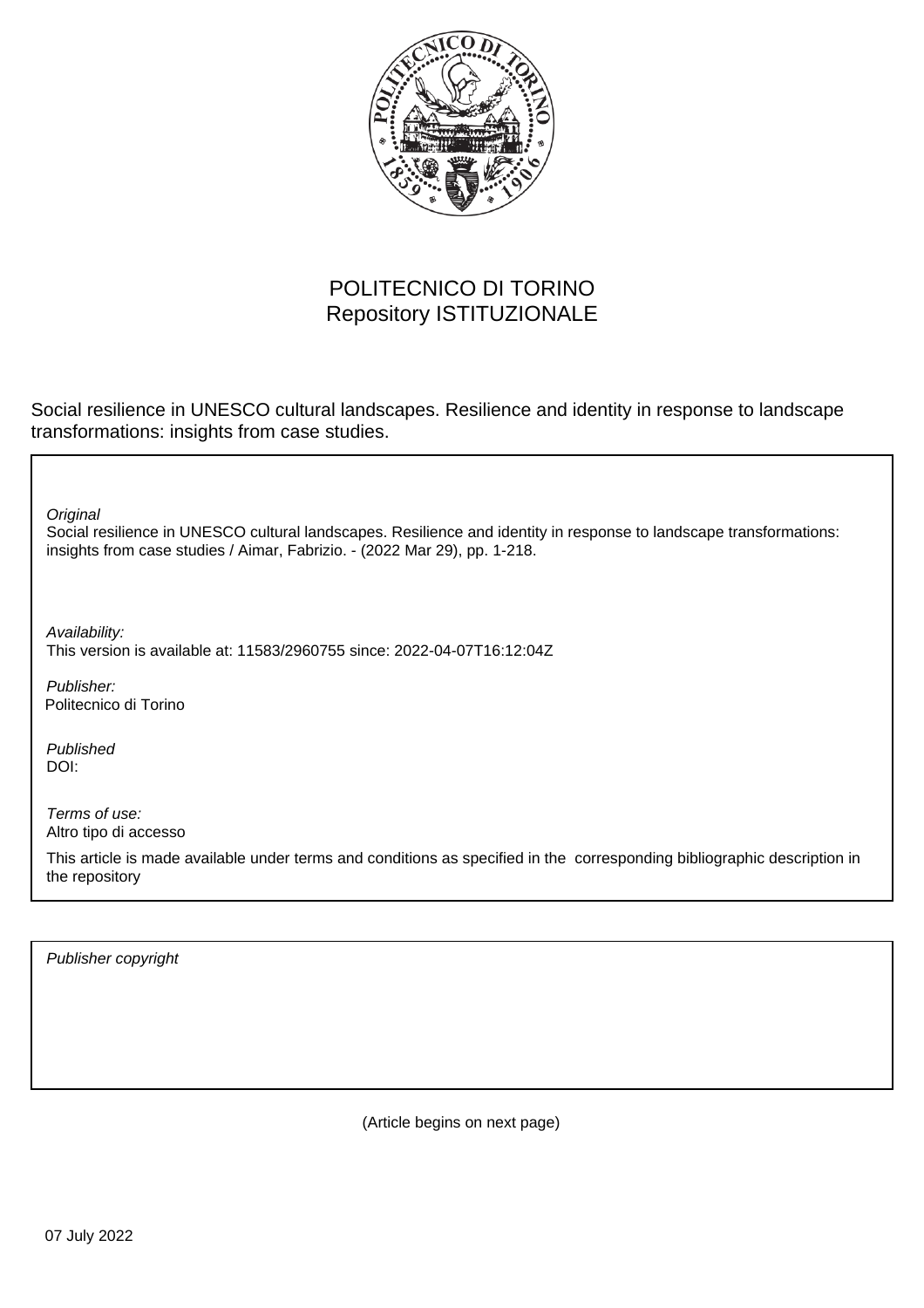*The Polytechnic University of Turin*

*PhD programme in "Urban and Regional Development"*

*Supervisor*: Prof. Angioletta Voghera

Co-*Supervisor*: Dr. Rohit Jigyasu

*PhD candidate*: Arch. Fabrizio Aimar (34th cycle)

*Title of the thesis*: Socio-cultural resilience, community engagement and conservation of UNESCO cultural landscapes. Insights from case studies.

## **Summary of the PhD thesis**

The landscape is living and constantly ever-changing (Antrop, 2005) as its related identity (Butler et al., 2019). In this framework, permanence, identity, and the preservation of cultural values demand the integration of co-evolution in landscape management. In a landscape investigation, permanence and change are in a significant relationship within the epistemological discourse to define the robustness of landscape as a system. To put this research in context, the community level of social resilience is the adopted approach that can guide the 'active conservation' of a UNESCO World Heritage Site while maintaining the sense of place.

Based on the State of Conservation reports, in 11 out of 28 World Heritage agricultural landscapes, there are 14 primary threats that affect their Outstanding Universal Value (UNESCO, 2008a), including the "social/cultural uses of heritage" (*ibid.*). In addition, "identity, social cohesion, changes in local population and community" (*ibid.*) include relevant secondary factors affecting the heritage, i.e. changes "to identity and social cohesion", "in livelihoods", "in local population and community" and "migration to or from site" (*ibid.*). In this respect, a lack of adaptive tools to actualise the landscape identity concerning newcomers is recognised.

As noticed by Brunetta et al., the "debate around the relationship between cultural heritage and resilience has opened" (2019, p. 9) in the literature and mainly falls into the target 11.4 as part of the SDG 11 (UN, 2015).

So, it is crucial to understand the relational trajectories of dynamic equilibrium and the acceptable limit of changes between permanence-memory and transformations, which can interest a vast area in long-term strategies. It highlights how "the capacity to preserve the know-how and approaches to protect cultural heritage depends on territorial governance, which leads to the possibility of increasing the intrinsic resilience of a system" (Brunetta et al., 2019, p. 8). Compared to newcomers, it seems therefore vital "… the need of local communities to reconstruct their sense of belonging, history or cultural identity" (*ibid.*) in the landscape.

Consequently, how is social resilience articulated with the landscape identity? What is the acceptable limit between persistence and change, to reach both the systemic robustness and to cope with dynamic shifts for an effective community-led 'active protection'? What are the main objectives of cultural landscapes?

The present research intends to deepen this investigation also operating a case studies comparison between two cultural landscapes listed by UNESCO as "organically evolved landscape" in the "continuing landscape" sub-category (UNESCO, 2008, Operational Guidelines, Annex 3), namely:

- the "Vineyard Landscape of Piedmont: Langhe-Roero and Monferrato", Italy (UNESCO, 2014);
- the "Cultural Landscape of Honghe Hani Rice Terraces", China (UNESCO, 2013).

The decision to compare these sites refers to the Italy-China institutional agreements (2019), which provide for the twinning of managing bodies based on aims defined by the Italy-China Cultural Forum (2016).

A qualitative approach has been carried out, including interdisciplinary and systemic analyses. First, "ontological uncertainties" (Shaw, 2012a, p. 292) have been accepted considering that "complexity theory is the epistemological basis of evolutionary resilience" (Davoudi, 2018, p. 4). It overcomes ideas of resilience as a 'boundary object' (Brand & Jax, 2007; Baggio et al., 2015) due to low possibilities of complex adaptive systems to "have control over system boundaries or trajectories" (McGreavy, 2016, p. 9).

Then, a comparative analysis of landscape components and forces of change was carried out for both sites. For the Chinese one, scientific literature and interviews with 19 ICOMOS experts and cultural heritage professionals, both local and foreign, helped detecting the changes occurred over the period 2013-2020. The results reveal a seasonal emigration (up to 2/3 of the villagers and towards lowland cities), the abandonment of rice terraces (10-20% of the total), climate change impacts (30-40% of rice paddies are at risk of drought above 1,000 m) and crops replacement to increase profits. In the long run, the continuation of the current agrarian system could be threatened, and the landscape affected in its integrity and authenticity.

Despite them, the term 'resilience' does not appear in both the Candidature Dossiers. Already in 2014, ICOMOS recommended the Italian State Party to pay: "greater attention to the social values that make an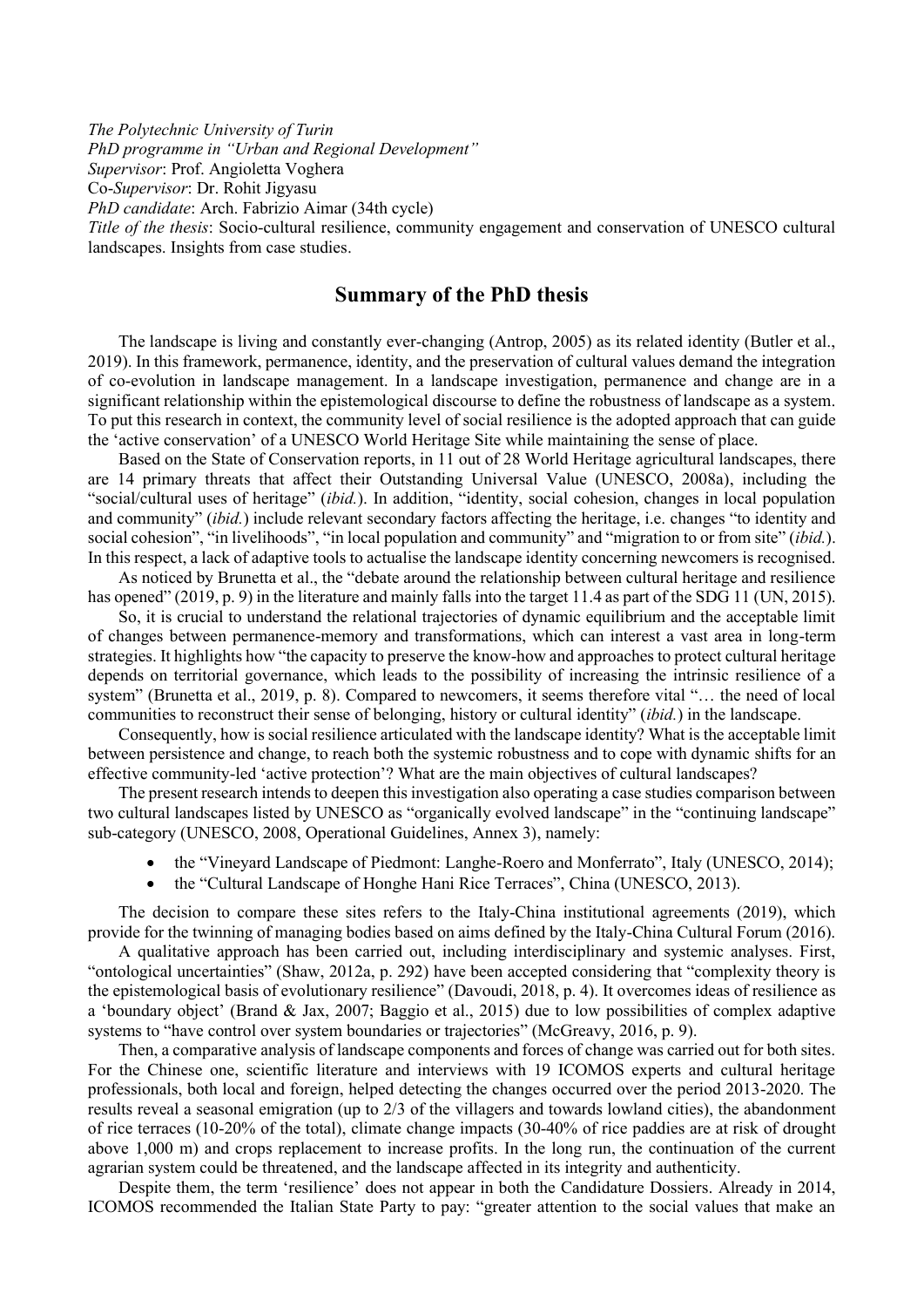important contribution to the management and conservation of the property" (p. 319). Likewise, it also warned China that "the way that the traditional system adapts itself to modern demands, which is already drawing people away from the villages, ... could lead to difficult tensions" (ICOMOS, 2013, p. 79).

Such dynamics may cause "the degradation of memory and the community identity" (Brunetta et al., 2019, p. 9), resulting in a "loss of the sense of belonging" (*ibid.*). The persistence of a territorial system, therefore, seems essential for building effective responses in terms of resilience. Defining a community-led boundary between change and memory helps to reinforce its structures and attitudes regarding the landscape. Consequently, there is a need for local capacity building (Pratt, 2015), as community members are the main players in active landscape conservation. In UNESCO cultural landscapes, the landscape builds the community, which in turn builds the landscape.

However, land use for vines or rice is a permanence in these landscapes, but such use is dynamic. So, what would happen if immigrants were to change their distinguishing cultivation techniques? What implications? And if the social context that produces these landscapes changed, would the heritage risk social decontextualisation? Therefore, what should be a proper management approach?

Since locals and migrants have different ways of perceiving landscape, how can the visions be integrated? A potential answer can be the inclusion of adaptive capacity in integrated management systems. The use of "feedback in a more reactive way in tracking progress" (Coaffee, 2019, p. 48) could be included in the objective "a 'Social Landscape'" (UNESCO, 2014, p. 60) of the Italian management plan and in objective No. 1 of the Chinese management plan to "regulate and guide the continuity of value" (UNESCO, 2013, art. 51.1, p. 37).

As communities are attributes of the landscape, it seems essential to further strengthen the relationship that has produced and maintained these landscapes over time. Therefore, it is advisable to start analysing them through the lens of social resilience, establishing a new relationship between their values and the OUV, UNESCO Guidelines and management plans.

In this regard, a digital questionnaire was submitted to residents and North Macedonians living and working in the territories of Langhe, Roero and Monferrato. In Canelli, a Component of the serial Property, North Macedonians are the fifth largest community in Italy. Nine closed-ended questions were posed to 415 volunteers to understand their sense of belonging, perception of the local landscape and its modifications, management of the vineyard landscape, their integration and sense of community, and prospects for current and future generations. This test highlighted different ways of understanding landscape modifications between the 2 groups. Furthermore, it has been found that social changes are higher in areas with higher economic returns per hectare and the number of wine-related industries.

Therefore, this part highlights the need for an integrated management system, building on what the author learned during his visiting research period at ICCROM, Rome. The aim is to strengthen community involvement by further linking the intangible and tangible aspects of the landscape, building stronger rural communities able to manage change and continuity.

In a nutshell, this study contributes to build the resilience of landscape for an integrated management system of these cultural landscapes. It considers resilience as an important approach for strengthening territorial processes and foster innovation. Solutions for an integrated management system have pointed out the relevance of resilience in inputs and processes for correctly managing attributes and values, without focusing its contribution on landscape planning. Especially for the attributes, embedding resilience in the processes is relevant to plan work programmes that include short-, mid- and long-term activities and actions.

Regarding potential revisions of these site management plans, resilience could be embedded in developing responses, implementation and monitoring processes but also establishing more connections among the procedural steps. It might influence values and biocultural approaches, updating traditional knowledge practices. In this regard, Beagan and Dolan's discourse on the 5 elements of resilience was deployed to support decision-making to preserve, maintain and enhance cultural landscapes (2015). Diversity, redundancy, network connectivity, modularity and adaptability are detailed with practical strategies and actions.

To conclude, the thesis demonstrates strong connections between identity and resilience in the landscape, especially in areas where the sense of identity is prominent, as well as its replicability in ordinary landscapes. Concepts such as site-based and place-related heritage, people- and community-centred approach, living heritage, community-led changes, sense of place and identity, and the adaptation to 'new normal' conditions have been emerged as relevant to achieving the resiliency of a landscape. Despite ongoing changes in social composition, UNESCO recognition helps to rebuild a diverse community, a 'community of purpose' bound together by the stewardship of these cultural landscapes. Critiques are also proposed, and an attempt is made to define the new concept of "landscape resilience" (Voghera & Aimar, 2022) as an original contribution to research.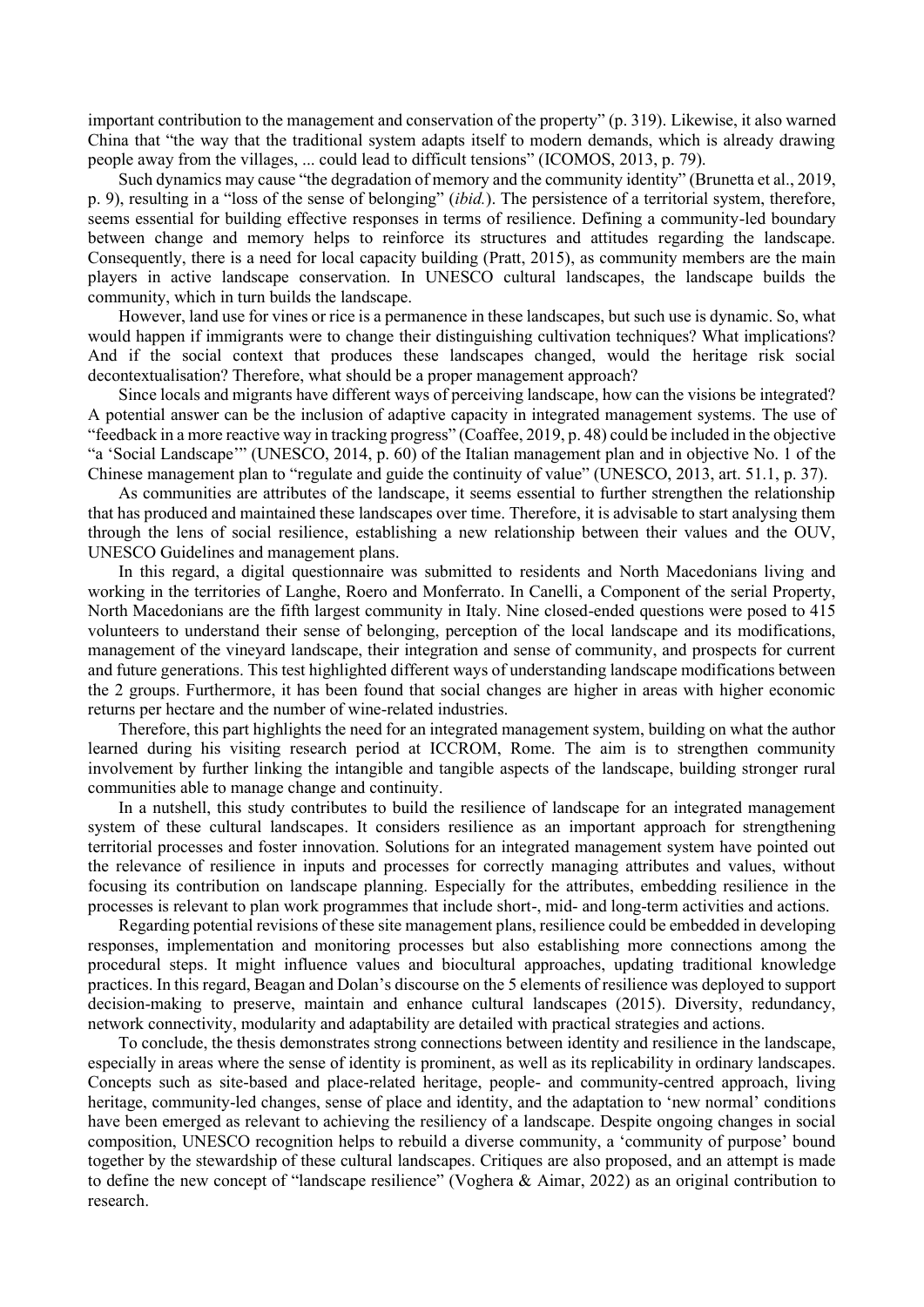**Referee:** Dr Claudia Trillo, University of Salford, UK

**PhD Candidate:** Fabrizio Aimar

**Date of the assessment:** 10/01/2022

**Title of the Thesis:** Social resilience in UNESCO cultural landscapes. Resilience and identity in response to landscape transformations: insights from case studies.

## **Comments**

Thank you for the comments and suggestions. I am grateful for them. Your comments were helpful to further improve the clarity of the manuscript. I have revised the paper according to your advice which tries to meet with your approval.

1) The title can be better tuned and aligned to the Thesis' contents, e.g.: Socio-cultural resilience, community engagement and conservation of UNESCO cultural landscapes. According to your advice, the title has been revised from "Social resilience in UNESCO cultural landscapes. Resilience and identity in response to landscape transformations: insights from case studies." into 'Socio-cultural resilience, community engagement and conservation of UNESCO cultural landscapes. Insights from case studies.' in the manuscript. Precisely, it has been revised both in the Title Page and "Section 1", "1.1 Title" (p. 10).

2) Keywords are essential to guide potentially interested readers, they could be sharpened (example: "newcomers" may not be very useful, whilst others might help grasping the right target audience, such as community engagement, place and identity. Based on your suggestions, some existing keywords have been revised accordingly. In detail, the word 'Resilience' has been replaced with 'community engagement' and, similarly, 'newcomers' with 'place and identity'. Please, consult the revised list as reported in "Section 1", "1.3 Keywords" (p. 11).

3) More theoretical background would make a stronger case for your argument, the following topics may be further explored:

• The interplay between landscape, ecology, community engagement and community activism. Examples: Charles Waldhein (ecology as instrumental to create an interplay between culture and nature in landscapes); Kate Orff (ecology in landscapes as mesh between ecology and social cohesion, community activism); Edward Wilson (consilience as unity of knowledge supporting holistic vision)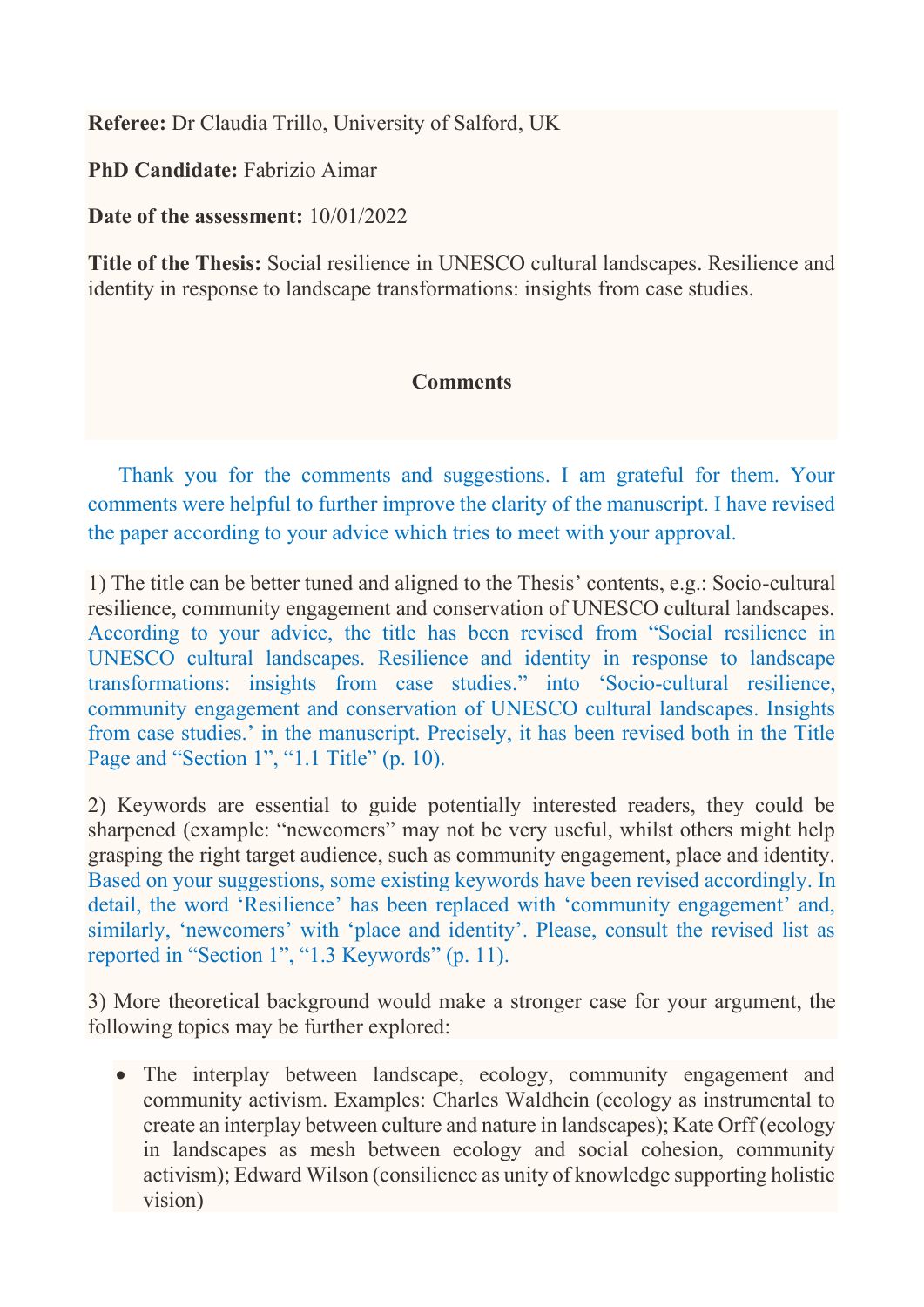Your suggestions have been implemented into the paper. Regarding the interplay above mentioned, it has been inserted into the paper at p. 29. References to Charles Waldheim's theoretical research have been included on the same page (p. 29), as well as in the Reference List (pp. 201, 207). Regarding Edward Wilson, concepts and related references have been added in p. 19, as well as in the Reference List (p. 207).

- Identity and place. Example: Christian Norberg Shultz (Genius Loci and identity of the place); Michael Hough (identities of regional landscapes) Your advice has been implemented into the manuscript. Specific lines and references regarding Norberg-Schulz's research have been included in pp. 15 and 30, as well as in the Reference List (p. 200). Regarding Michael Hough, his theoretical work and related references have been added in p. 30, as well as in the Reference List (p. 198).
- Cultural landscape, cultural values, sustainability: Sophie Labadi (sustainability and cultural values), The Hangzhou Declaration Placing Culture at the Heart of Sustainable Development Policies 2013

Your suggestions have been implemented into the paper. Some lines and a reference to Sophie Labadi's works have been included in p. 52, as well as integrated into the Reference List (pp. 198, 199). Regarding The Hangzhou Declaration, references have been added in the text of the thesis (pp. 13, 52), as well as in the Reference List (p. 213).

4) It would be useful to split the list of references between case – study related references and theoretical background references.

According to your advice, "Section 7 – References" (pp. 193-213) has been reorganised and split into 2 sub-lists: "7.1 Theoretical background references" (pp. 193-207) and "7.2 Study-related references" (pp. 207-213). Moreover, the first sub-list (i.e. 7.1) has been enriched with the authors suggested by you in Point 3 of the comments while others have emerged during the review process, as detailed at Points 5, 7 and 8. Lastly, the list of the Contents has been revised to reach the abovementioned sub-division; please, look at p. 9.

5) Justification of the case studies needs more theoretical robustness. Although practical considerations could play a significant role in the selection (the opportunity offered by a professional experience), still some more conceptual aspects should be mentioned (e.g.: two cases from two contexts politically very different, etc).

According to your advice, some more conceptual considerations have been added to the manuscript. In the Summary, theoretical references have been inserted in pp. 3 and 21 to support them (i.e., Taylor, 2009, 2012; Bell, 2017; Wen & White, 2020). Coherently, these have been added to the Reference List in pp. 194 (Bell, 2017), 203 (Taylor, 2009, 2012) and 207 (Wen & White, 2020). Moreover, because of an attentive re-looking at the bibliography in the Reference List, it has emerged that Tainter &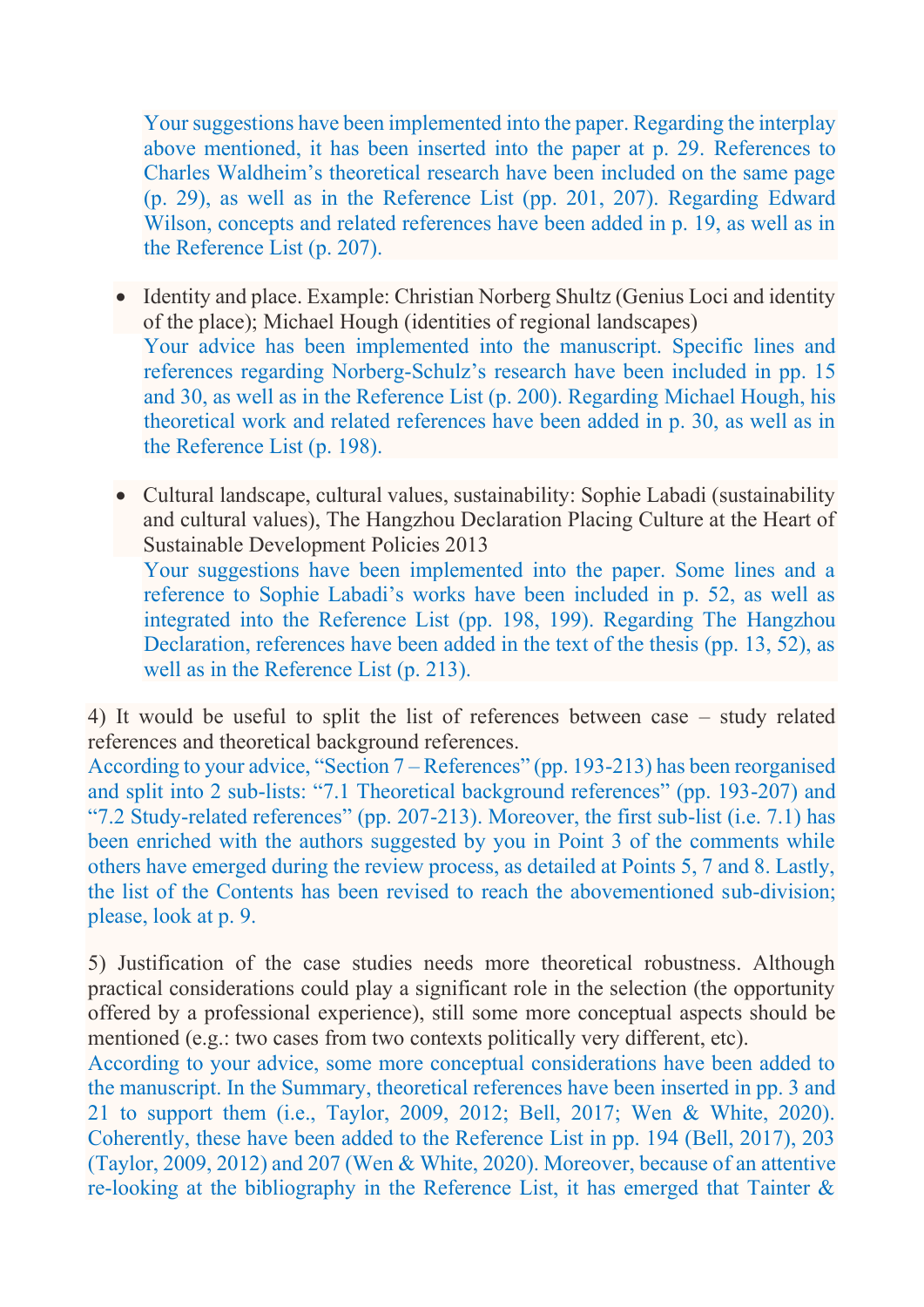Taylor, 2014 (p. 202), was only in the Reference List and not in the paper; consequently, it has been inserted in the manuscript where appropriate (p. 29).

6) It is unclear how guidelines and recommendations are derived from primary data. Whilst it is clear that primary data allowed identifying the nexus between socioeconomic factors and resilience, it would be useful to clarify how recommendations for policy makers have been developed and then validated / tested.

As you suggested, a brief clarification on how recommendations for policymakers, managers and other players have been developed to be then validated/tested in these cultural landscapes in the future have been inserted in the manuscript before listing them. Please, look at p. 173.

7) The concept of community- driven resilience needs further exploration. In which sense do communities engage with the production and conservation of cultural landscapes? Is community activism a factor impacting cultural landscape resilience? If so, is there any difference between China and Italy, profoundly different in political terms and in terms of community participation?

Thank you for the comment. More lines have been added to implement the above reflections, as you requested. Theoretical considerations have been inserted in pp. 24- 25, with several references to support them (Leys & Vanclay, 2011; Santoro et al., 2021; Selman, 2007; Reid et al., 2020; Li et al., 2020a, 2020b). Moreover, some of them have been also implemented those already listed in the bullet points in p. 24. Coherently, these new ones have been added also to the Reference List in pp. 199-200 (Leys & Vanclay, 2011; Li et al., 2020a, 2020b), 201 (Reid et al., 2020), and 202 (Santoro et al., 2021; Selman, 2007).

8) The active role of "newcomers" should be better explained. In vernacular architecture, the replacement of traditional labour force by workers holding different skills typically impacts conservation and maintenance works. The impact of the socalled "newcomers" on cultural landscape could go beyond their socio-political engagement in the new context, it might be mirrored in different ways of cultivating the land, for example. This should be better clarified and discussed.

As you requested, this part has been expanded and debated more in the text. Integrations to the manuscript refer to the Specifications of some of the excellence wines (Barolo and Barbera d'Asti), which are strict about potential modifications in the methods and techniques of cultivating the vines. Please look at p. 96. Moreover, two new references have been added in the Reference List at pp. 210-211, MIPAAF (n.d.-b) and MIPAAF (n.d.-c), while renaming MIPAAF (n.d.) in MIPAAF (n.d.-a). This part is also discussed in the Conclusions part to respond to query no. 3 at pp. 187- 188. Regarding the Chinese site, this part comes out from the section "4.5.8 Findings from the interviews", specifically in "New crops or new techniques/methods of rice cultivation" (pp. 167-168); consequently, any additional comments have been added.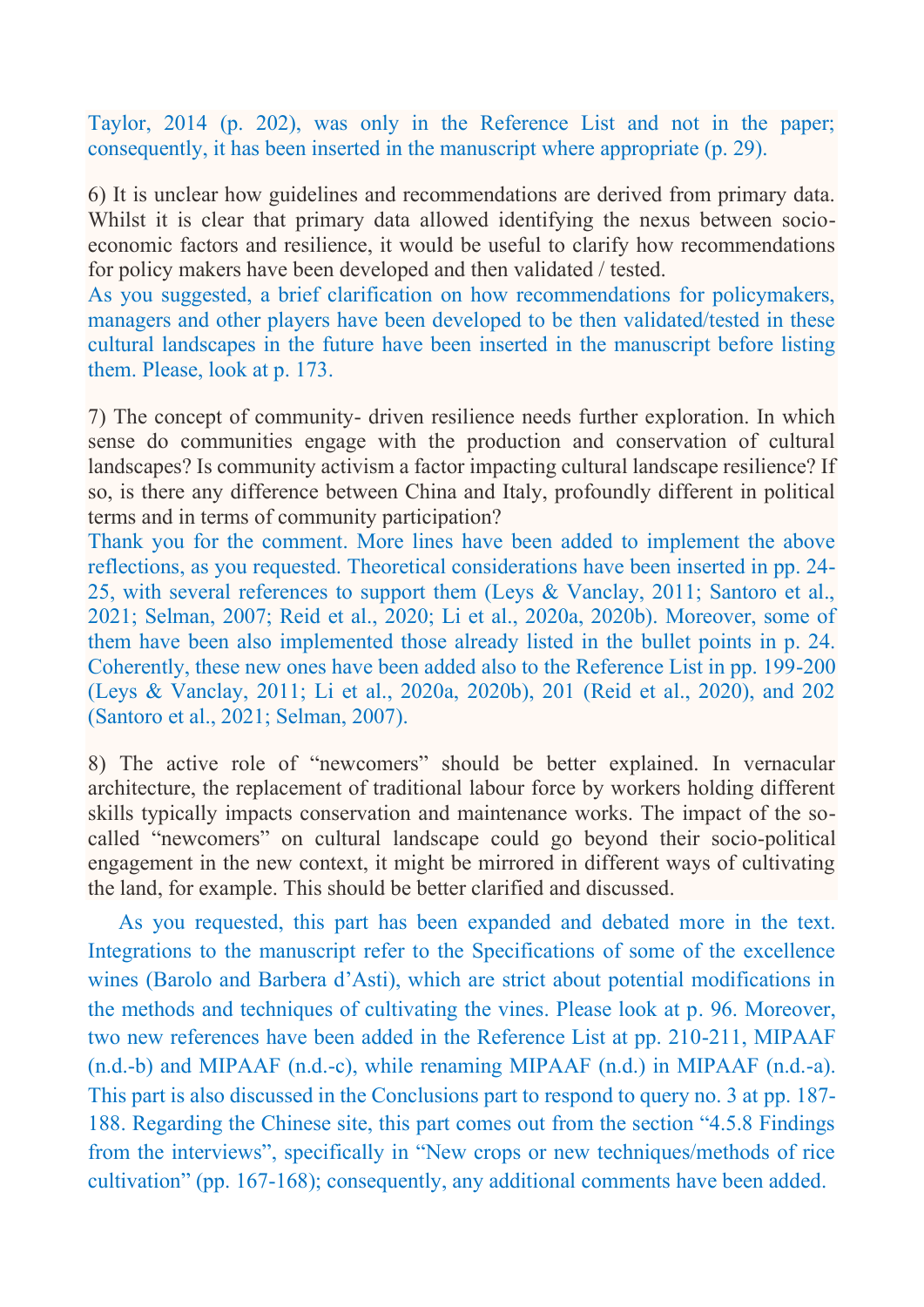9) Usually, major drivers for change in cultural landscape are innovations in agronomic techniques. This is briefly mentioned in the thesis, but it might be further expanded. How techniques have evolved over time and how they are likely to be impacted by climate change is central to resilience.

I do agree with your comment, as the modifications in the traditional systems in crop production is one of the secondary factors affecting the Outstanding Universal Value of the World Heritage Properties, under the primary factor titled "Biological resource use/modification", as stated by UNESCO. This part has been implemented into the manuscript; please look at p. 96. Regarding the second part of your comment (the evolution of techniques), this part is present in the thesis; it is debated on pp. 39, 96, 167-168, 174-175, 180-182. A wider debate on the mentioned topic goes over the field of interest of this thesis and is more proper for the scholars researching in the field of agronomic studies. Lastly, regarding climate change and its impacts on the techniques, this topic is mentioned on pp. 4, 95-96, 134, 154, 165, 169, 175, 180-182, 184, 188, especially in the five pillars useful to build the resilience of a landscape. On this specific topic, a scientific chapter is going to be published by an international publisher, written by me and Rohit Jigyasu (forthcoming/2022), which will extensively debate this relationship ("Cultural Landscapes of the Asia-Pacific Region: Dilemmas of Resilience", Routledge; cited at p. 193).